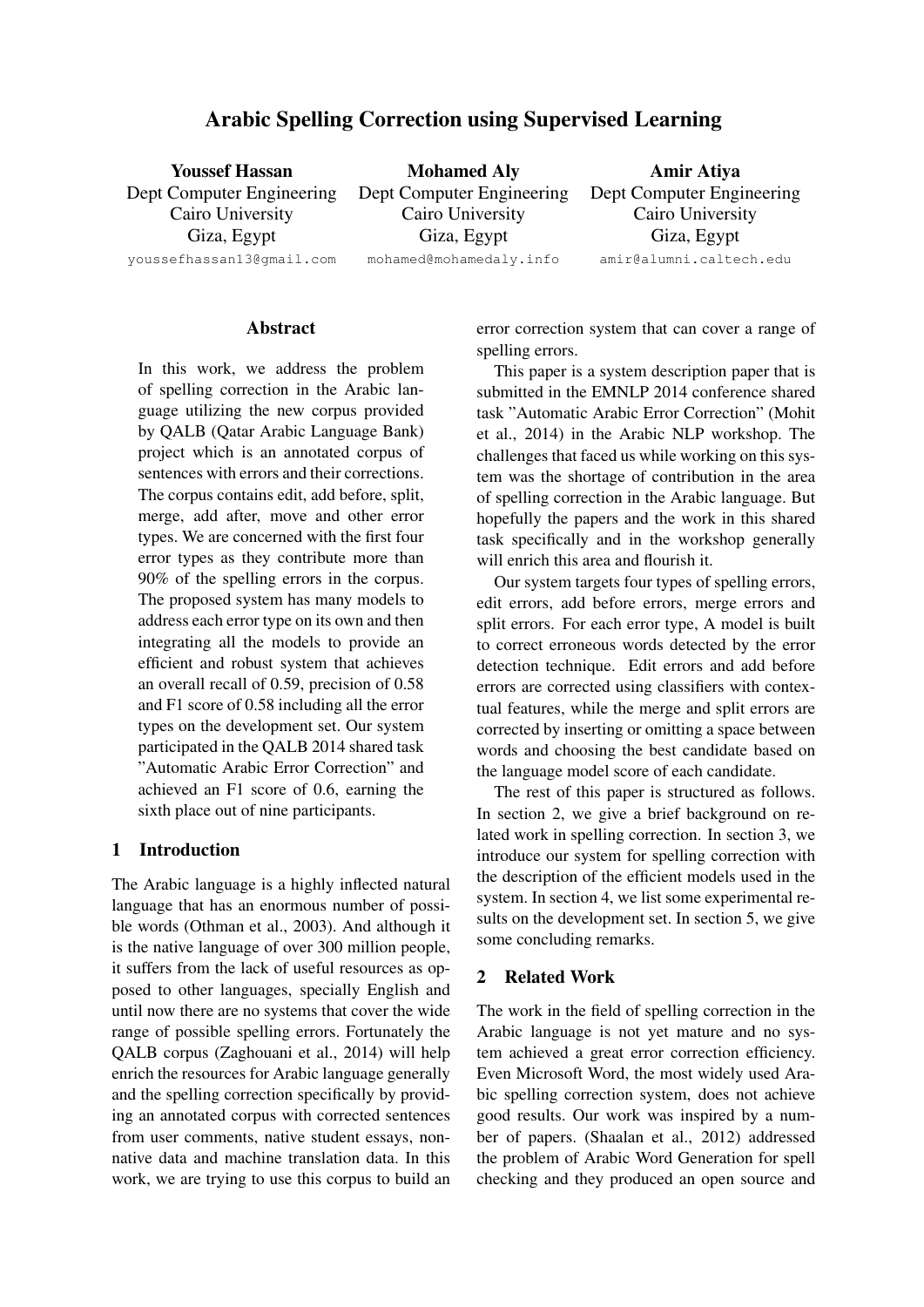large coverage word list for Arabic containing 9 million fully inflected surface words and applied language models and Noisy Channel Model and knowledge-based rules for error correction. This word list is used in our work besides using language models and Noisy Channel Model.

(Shaalan et al., 2010) proposed another system for cases in which the candidate generation using edit algorithm only was not enough, in which candidates were generated based on transformation rules and errors are detected using BAMA (Buckwalter Arabic Morphological Analyzer)(Buckwalter, 2002).

(Khalifa et al., 2011) proposed a system for text segmentation. The system discriminates between waw wasl and waw fasl, and depending on this it can predict if the sentence to be segmented at this position or not, they claim that they achieved 97.95% accuracy. The features used in this work inspired us with the add before errors correction.

(Schaback, 2007) proposed a system for the English spelling correction, that is addressing the edit errors on various levels: on the phonetic level using *Soundex* algorithm, on the character level using edit algorithm with one operation away, on the word level using bigram language model, on the syntactic level using collocation model to determine how fit the candidate is in this position and on the semantic level using co-occurrence model to determine how likely a candidate occurs within the given context, using all the models output of candidate word as features and using SVM model to classify the candidates, they claim reaching recall ranging from 90% for first candidate and 97% for all five candidates presented and outperforming MS Word, Aspell, Hunspell, FST and Google.

## 3 Proposed System

We propose a system for detecting and correcting various spelling errors, including edit, split, merge, and add before errors. The system consists of two steps: error detection and error correction. Each word is tested for correctness. If the word is deemed incorrect, it is passed to the correction step, otherwise it remains unchanged. The correction step contains specific handling for each type of error, as detailed in subsection 3.3.

## 3.1 Resources

**Dictionary:** Arabic wordlist for spell checking<sup>1</sup> is a free dictionary containing 9 million Arabic words. The words are automatically generated from the AraComLex<sup>2</sup> open-source finite state transducer.

The dictionary is used in the generation of candidates and using a special version of MADAMIRA<sup>3</sup> (Pasha et al., 2014) created for the QALB shared task using a morphological database based on BAMA 1.2.1<sup>4</sup> (Buckwalter, 2002). Features are extracted for each word of the dictionary to help in the proposed system in order that each candidate has features just like the words in the corpus.

Stoplist: Using stop words list available on sourceforge.net<sup>5</sup>. This is used in the collocation algorithm described later.

Language Model: We use SRILM (Stolcke, 2002) to build a language model using the Ajdir Corpora<sup>6</sup> as a corpus with the vocabulary from the dictionary stated above. We train a language model containing unigrams, bigrams, and trigrams using modified Kneser-Ney smoothing (James, 2000).

QALB Corpus: QALB shared task offers a new corpus for spelling correction. The corpus contains a large dataset of manually corrected Arabic sentences. Using this corpus, we were able to implement a spelling correction system that targets the most frequently occurring error types which are (a) edit errors where a word is replaced by another word, (b) add before errors where a word was removed, (c) merge errors where a space was inserted mistakenly and finally (d) split errors where a space was removed mistakenly. The corpus provided also has three other error types but they occur much less frequently happen which are (e) add after errors which is like the add before but the token removed should be put after the word, (f) move errors where a word should be moved to other place within the sentence and (g) other errors where any other error that does

```
3MADAMIRA-release-20140702-1.0
```

```
4AraMorph 1.2.1 - http://sourceforge.net/
projects/aramorph/
```

```
5http://sourceforge.net/projects/
arabicstopwords/
```
<sup>6</sup>http://aracorpus.e3rab.com/

argistestsrv.nmsu.edu/AraCorpus/

<sup>1</sup>http://sourceforge.net/projects/ arabic-wordlist/ <sup>2</sup>http://aracomlex.sourceforge.net/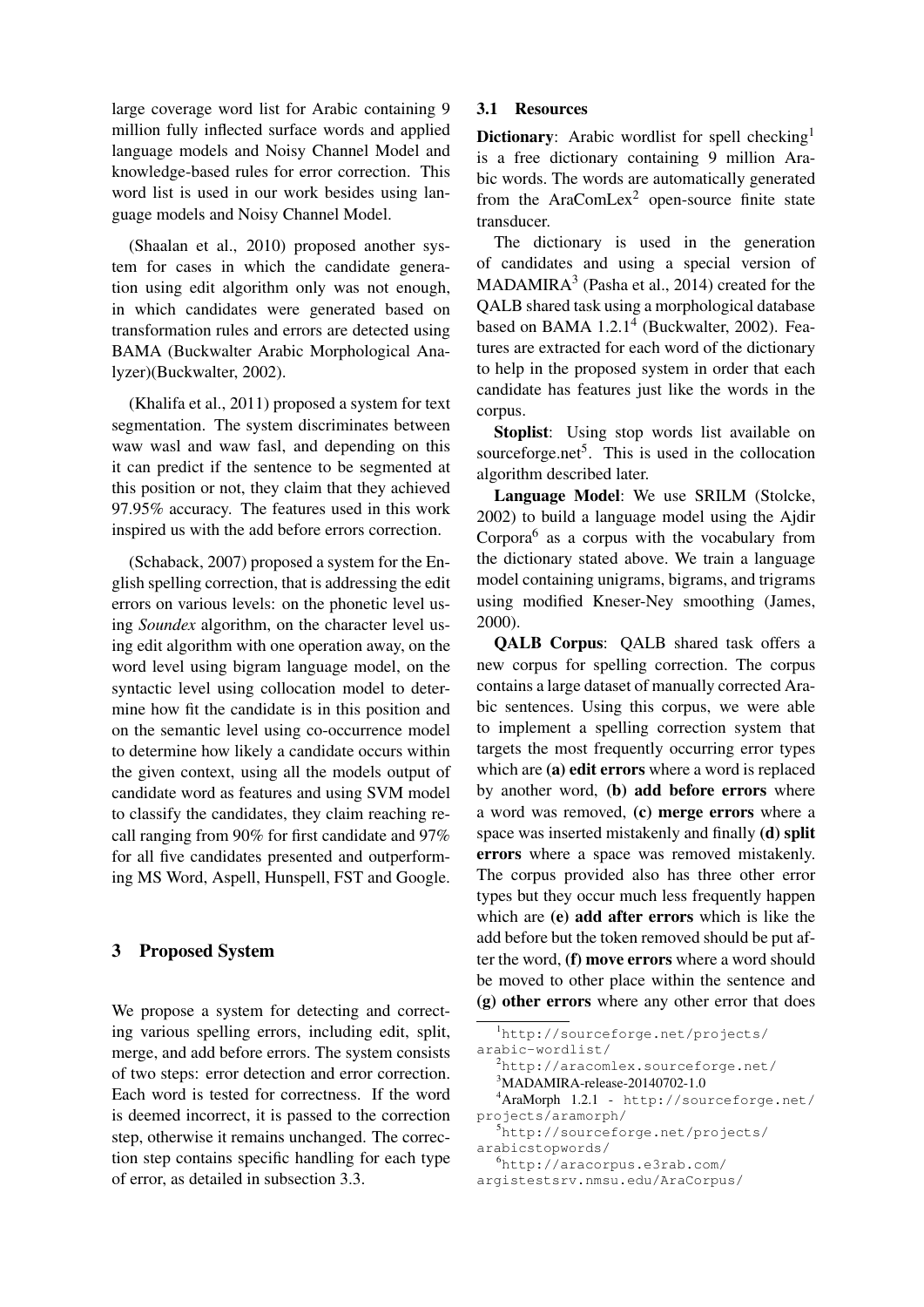not lie in the six others is labeled by it.

## 3.2 Error Detection

The training set, development set and test set provided by QALB project come with the "columns file" and contains very helpful features generated by MADAMIRA. Using the Buckwalter morphological analysis (Buckwalter, 2002) feature, we determine if a word is correct or not. If the word has no analysis, we consider the word as *incorrect* and pass it through the correction process.

### 3.3 Edit Errors Correction

The edit errors has the highest portion of total errors in the corpus. It amounts to more than 55% of the total errors. To correct this type of errors, we train a classifier with features like the error model probability, collocation and co-occurrence as follows:

Undiacriticized word preprocessed: Utilizing the MADAMIRA features of each word, the undiacriticized word fixes some errors like hamzas, the pair of haa and taa marboutah and the pair of yaa and alif maqsoura.

We apply some preprocessing on the undiacriticized word to make it more useful and fix the issues associated with it. For example we remove the incorrect redundant characters from the word e.g (الرجال → أبر جال → أبر جال → أبر AlrjAAAAl → AlrjAl). We also replace the Roman punctuation marks by the Arabic ones e.g (?  $\rightarrow$  ?).

Language Model: For each candidate, A unigram, bigram and trigram values from the language model trained are retrieved. In addition to a feature that is the product of the unigram, bigram and trigram values.

Likelihood Model: The likelihood model is trained by iterating over the training sentences counting the occurrences of each edit with the characters being edited and the type of edit. The output of this is called a confusion matrix.

The candidate score is based on the Noisy Channel Model (Kernighan et al., 1990) which is the multiplication of probabilty of the proposed edit using the confusion matrix trained which is called the error model, and the language model score of that word. The language model used is unigram, bigram and trigram with equal weights. Add-1 smoothing is used for both models in the counts.

$$
Score = p(x|w).p(w)
$$

where  $x$  is the wrong word and  $w$  is the candidate correction.

For substitution edit candidates, we give higher score for substitution of a character that is close on the keyboard or the substitution pair belongs to the same group of letter groups (Shaalan et al., 2012) by multiplying the score by a constant greater than one. ؚ<br>۽  $\overline{a}$ 

one.<br>إ، أ، اب، (ي، ن، ث، ت، ب)، (خ، ح، ج)، ļ , .<br>N ,( , ) ,( ,) ,( , ) ,(P , P) ,(X , X) رد، د)، رن، رس، س)، رض، ص)، ره.<br>رغ، ع)، رق، ف)، رة، ه)، رؤ، و)، ري، ي).  $(|, <, >, A), (y, n, v, t, b), (x, H, j), (*, d), (z, r),$ .<br>.. ֚֚֡<br>֚  $(\$, s), (D, S), (Z, T), (g, E), (q, f), (p, h), (\&, w),$  $(Y, y)$ 

For each candidate , the likelihood score is computed and added to the feature vector of the candidate.

Collocation: The collocation model targets the likelihood of the candidate inside the sentence. This is done using the lemma of the word and the POS tags of words in the sentence.

We use the algorithm in (Schaback, 2007) for training the collocation model. Specifically, by retrieving the 5,000 most occurring lemmas in the training corpus and put it in list  $L$ . For each lemma in  $L$ , three lists are created, each record in the list is a sequence of three POS tags around the target lemma. For training, we shift a window of three POS tags over the training sentence. If a lemma belongs to  $L$ , we add the surrounding POS tags to the equivalent list of the target lemma depending on the position of the target lemma within the three POS tags.

Given a misspelled word in a sentence, for each candidate correction, if it is in the L list, we count the number of occurrences of the surrounding POS tags in each list of the three depending on the position of of the candidate.

The three likelihoods are stored in the feature vector of the candidate in addition to the product of them.

Co-occurrence: Co-occurrence is used to measure how likely a word fits inside a context. Where L is the same list of most frequent lemmata from collocation.

We use the co-occurrence algorithm in (Schaback, 2007). Before training the model, we transform each word of our training sentence into its lemma form and remove stop-words. For example, consider the original text: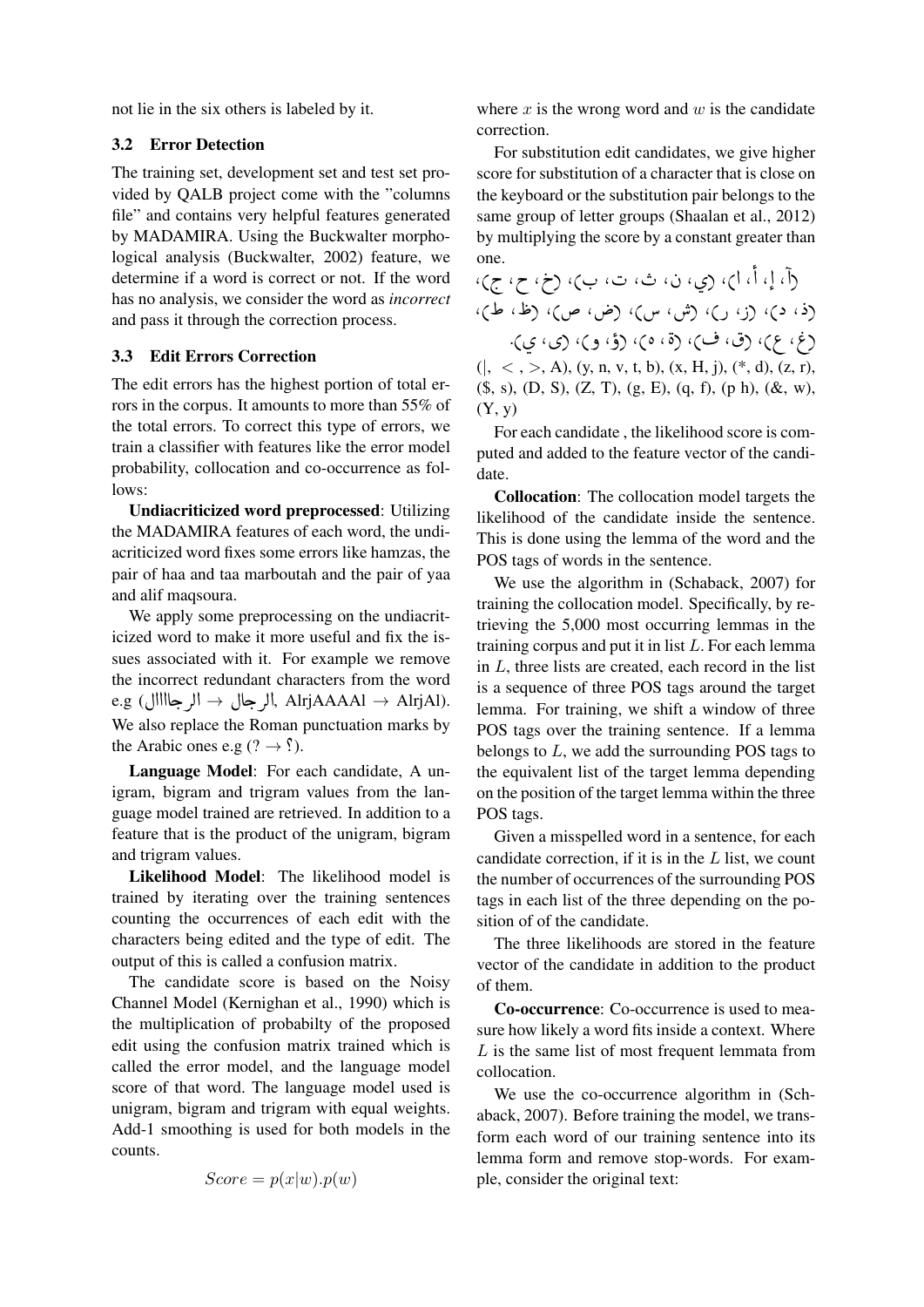حيث لأفرق بين الاستعمار والحكومة الحالية بما أنها e<br>S  $\overline{a}$  $\ddot{\cdot}$ j  $\ddot{\cdot}$ .<br>س .  $\overline{a}$  $\overline{a}$ e<br>S  $\ddot{\phantom{0}}$  $\ddot{\cdot}$ Hyv l>frq byn AlAstEmAr wAlHkwmp AlHAlyp bmA >nhA

After removing stop-words and replacing the remaining words by their lemma form we end up with: e<br>S

ú ÍAg éÓñºk PAÒª J@ Q ¯ @ >frq AstEmAr Hkwmp HAly

which forms C.

From that C, we get all lemmata that appear in the radius of 10 words around the target lemma  $b$  where  $b$  belongs to  $L$ . We count the number of occurrences of each lemma in that context C.

By using the above model, three distances are calculated for target lemma b:  $d_1$ , the ratio of actually found context words in  $C$  and possibly findable context words. This describes how similar the trained context and the given context are for candidate  $b$ ;  $d_2$  considers how significant the found context lemmata are by summing the normalized frequencies of the context lemmata. As a third feature;  $d_3(b)$  that simply measures how big the vector space model for lemma b is.

For each candidate, the model is applied and the three distances are calculated and added to the feature vector of that candidate.

The Classifier: After generating the candidate corrections within 1 and 2 edit operations (insert, delete, replace and transpose) distance measured by Levenshtein distance (Levenshtein, 1966), we run them through a Naive-Bayes classifier using python NLTK's implementation to find out which one is the most likely to be the correction for the incorrect word.

The classifier is trained using the training set provided by QALB project. For each edit correction in the training set, all candidates are generated for the incorrect word and a feature vector (as shown in table1) is calculated using the techniques aforementioned. If the candidate is the correct one, the label for the training feature vector is correct else it is incorrect.

Then using the trained classifier, the same is done on the development set or the test set where we replace the incorrect word with the word suggested by the classifier.

## 3.4 Add before Errors Correction

The add before errors are mostly punctuation errors. A classifier is trained on the QALB training

Table 1: The feature set used by the edit errors classifier.

| <i>Feature name</i>          |  |  |  |
|------------------------------|--|--|--|
| Likelihood model probability |  |  |  |
| unigram probability          |  |  |  |
| previous bigram probability  |  |  |  |
| next bigram probability      |  |  |  |
| trigram probability          |  |  |  |
| language model product       |  |  |  |
| collocation left             |  |  |  |
| collocation right            |  |  |  |
| collocation mid              |  |  |  |
| collocation product          |  |  |  |
| cooccurrence distance 1      |  |  |  |
| cooccurrence distance 2      |  |  |  |
| cooccurrence distance 3      |  |  |  |
| previous gender              |  |  |  |
| previous number              |  |  |  |
| next gender                  |  |  |  |
| next number                  |  |  |  |

corpus. A classifier is implemented with contextual features  $C$ .  $C$  is a 4-gram around the token being investigated. Each word of these four has the two features: The token itself and Part-of-speech tag and for the next word only pregloss because if the word's pregloss is "and" it is more probable that a new sentence began. Those features are available thanks to MADAMIRA features provided with the corpus and the generated for dictionary words.

The classifier is trained on the QALB training set. We iterate over all the training sentences word by word and getting the aforementioned features (as shown in table 2) and label the training with the added before token if there was a matching add before correction for this word or the label will be an empty string.

For applying the model, the same is done on the QALB development sentences after removing all punctuations as they are probably not correct and the output of the classifier is either empty or suggested token to add before current word.

#### 3.5 Merge Errors Correction

The merge errors occurs due to the insertion of a space between two words by mistake. The approach is simply trying to attach every word with its successor word and checking if it is a valid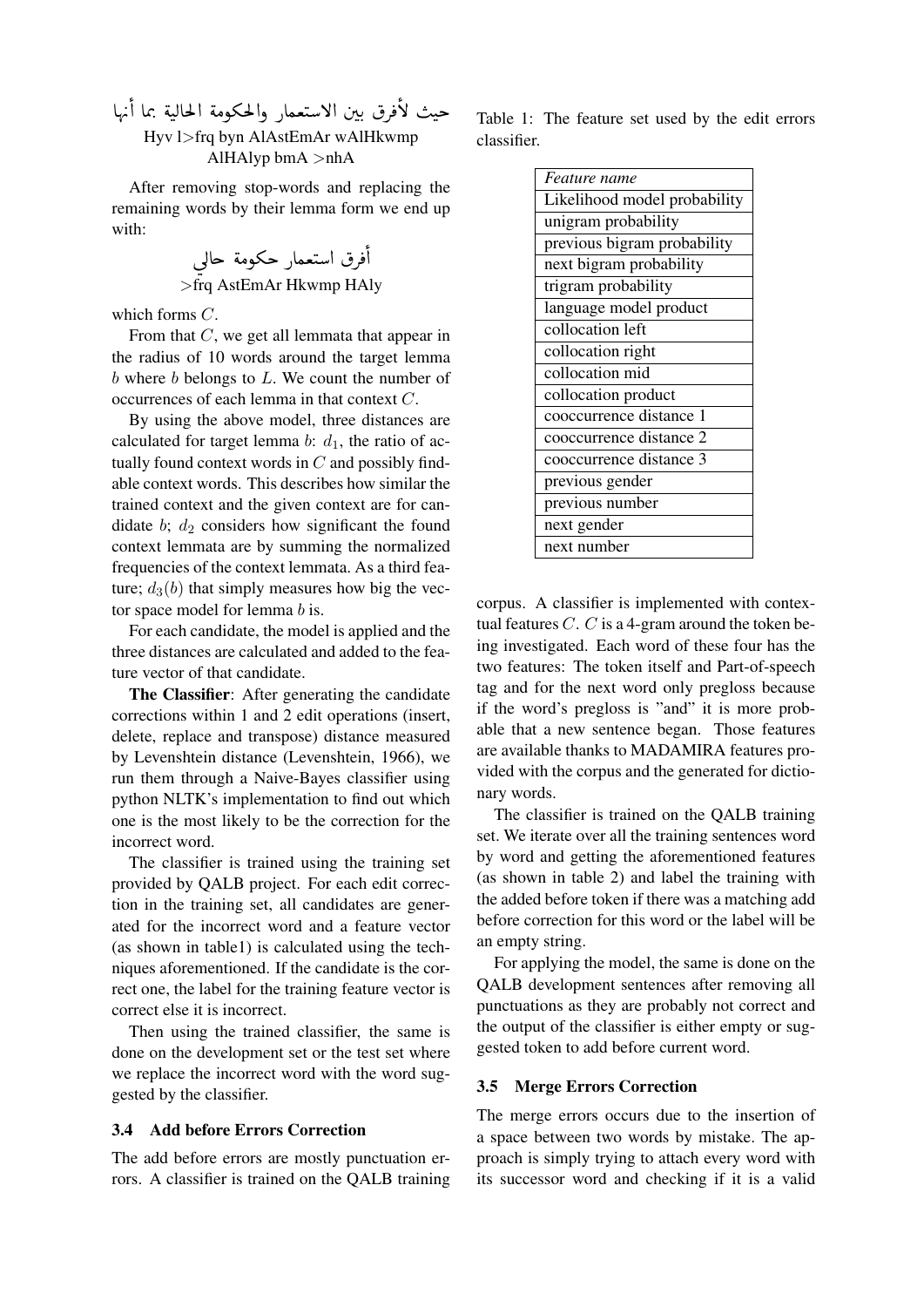Table 2: The feature set used by the add before errors classifier.

| Feature name                 |
|------------------------------|
| before previous word         |
| before previous word POS tag |
| previous word                |
| previous word POS tag        |
| next word                    |
| next word POS tag            |
| next word pregloss           |
| after next word              |
| after next POS tag           |

Arabic word and rank it with the language model score.

## 3.6 Split Errors Correction

The split errors occurs due to the deletion of a space between two words. The approach is simply getting all the valid partitions of the word and try to correct both partitions and give them a rank using the language model score. The partition is at least two characters long.

# 4 Experimental Results

In order to know the contribution of each error type models to the overall system performance, we adopted an incremental approach of the models. We implemented the system using python<sup>7</sup> and NLTK<sup>8</sup> (Loper and Bird, 2002) toolkit. The models are trained on the QALB corpus training set and the results are obtained by applying the trained models on the development set. Our goal was to achieve high recall but without losing too much precision. The models were evaluated using M2 scorer (Dahlmeier and Ng, 2012).

First, we start with only the preprocessed undiacriticized word, then we added our edit error classifier. Adding the add before classifier was a great addition to the system as the system was able to increase the number of corrected errors significantly, notably the add before classifier proposed too many incorrect suggestions that decreased the precision. Then we added the merging correction technique. Finally we added the split error correction technique. The system corrects 9860 errors versus 16659 golden error corrections and proposed 17057 correction resulting in the final system recall of 0.5919, precision of 0.5781 and F1 score of 0.5849. Details are shown in Table 3.

Table 3: The incremental results after adding each error type model and applying them on the development set.

| Model name      | Recall | Precision | F1 score |
|-----------------|--------|-----------|----------|
| Undiacriticized | 0.32   | 0.833     | 0.4715   |
| + Edit          | 0.3515 | 0.7930    | 0.5723   |
| $+A$ dd before  | 0.5476 | 0.5658    | 0.5567   |
| + Merge         | 0.5855 | 0.5816    | 0.5836   |
| $+$ Split       | 0.5919 | 0.5781    | 0.5849   |

We tried other combinations of the models by removing one or more of the components to get the best results possible. Noting that all the systems results are using the undiacriticized word. Details are shown in Table 4

Table 4: The results of some combinations of the models and applying them on the development set. The models are abbreviated as Edit E, Merge M, Split S, and Add before A.

| Model name               | Precision | Recall | F1 score |
|--------------------------|-----------|--------|----------|
| M Only                   | 0.8441    | 0.3724 | 0.5167   |
| S Only                   | 0.7838    | 0.338  | 0.5167   |
| A Only                   | 0.6008    | 0.4887 | 0.539    |
| $E$ Only                 | 0.8143    | 0.3472 | 0.4868   |
| M & S                    | 0.8121    | 0.3814 | 0.5191   |
| E & S                    | 0.62      | 0.3542 | 0.4508   |
| M & E                    | 0.6184    | 0.5403 | 0.5767   |
| S & M & A                | 0.6114    | 0.5396 | 0.5733   |
| <b>M &amp; E &amp; A</b> | 0.6186    | 0.5404 | 0.5768   |
| E & S & A                | 0.5955    | 0.507  | 0.5477   |
| E & S & M                | 0.6477    | 0.3969 | 0.4922   |
| E & S & M & A            | 0.5919    | 0.5781 | 0.5849   |

# 5 Conclusion and Future Work

We propose an all-in-one system for error detection and correction. The system addresses four types of spelling errors (edit, add before, merge and split errors). The system achieved promising results by successfully getting corrections for about 60% of the spelling errors in the development set. Also, There is still a big room for improvements in all types of error correction models.

We are planning to improve the current system by incorporating more intelligent techniques and models for split and merge. Also, the add before classifier needs much work to improve the coverage as the errors are mostly missing punctuation marks. For the edit classifier, real-word errors need to be addressed.

<sup>7</sup> https://www.python.org/

<sup>8</sup> http://www.nltk.org/